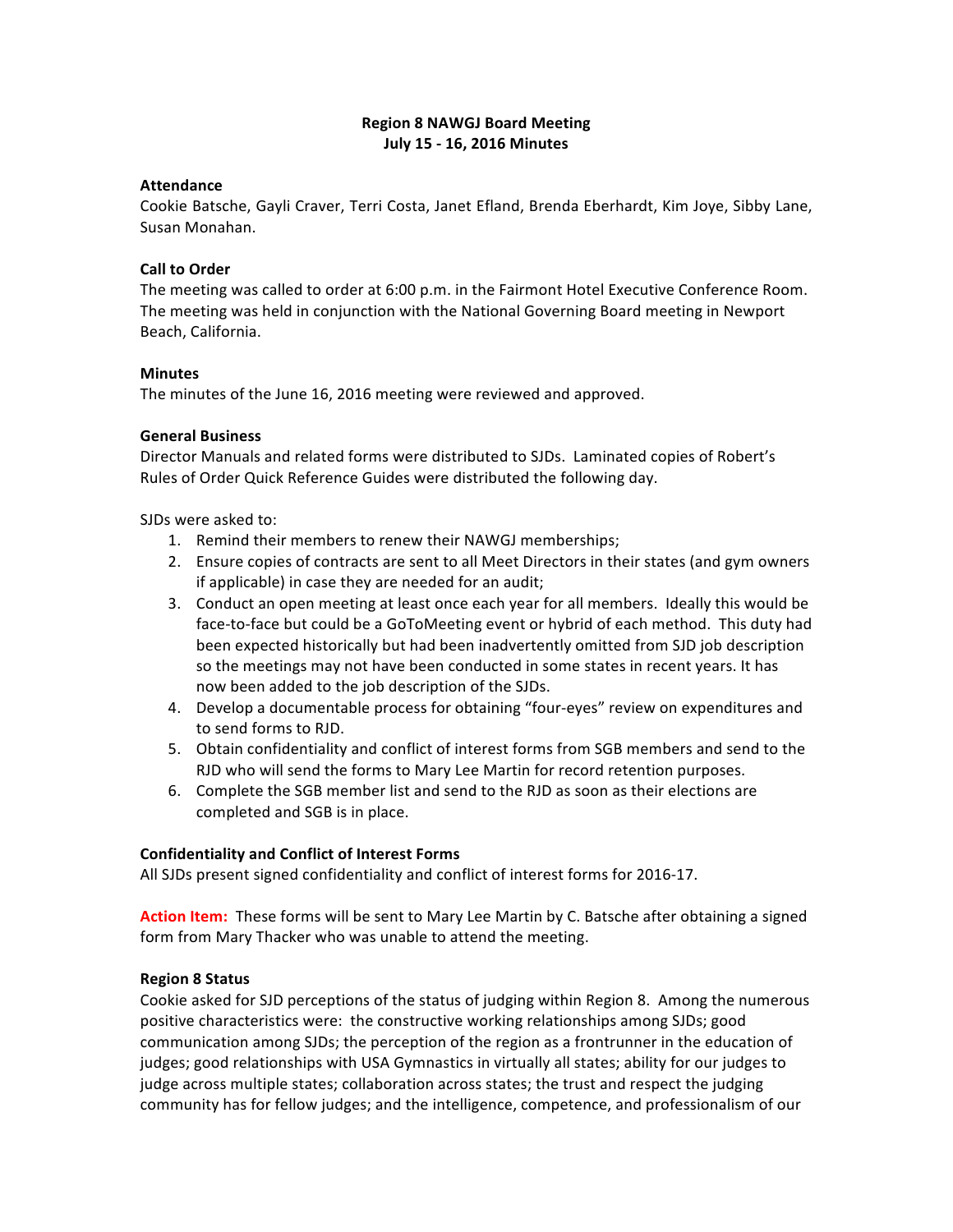judging community. Areas that our region can continue to work on were identified as: methods to engage judges on the floor more interactively at training camp; strategies to increase the utilization of digital recordkeeping and other uses of technologies; strategies to get judging experience for a broader range of judges; and the potential elimination of the judgmentreporting form for regional assignments. Issues that affect some states included: disproportionate number of affiliated judges; insufficient number of judges available for highlevel state meets; and status of judges moving in from other states/regions.

Action Items: Three activities emerged for immediate action: (1) It was agreed that C. Batsche would work with the SJDs to develop a list of judges with potential availability for cross-state assignments for state meets; (2) Kim Joye will conduct a session at Regional Training Camp for SJDs who are interested in learning more about Google Drive; (3) States will develop strategies to increase participation by judges in their state at the National Judges Cup so they can gain additional experience as well as experience with four-judge panels.

## **NAWGJ Regional Symposium**

The board discussed the structure and topics for Regional Symposium to be held at the University of Alabama on September 16 - 18. Ideas that emerged included:

- Structured activities at stations on the floor of training camp led by experienced judges; specific objectives will be identified at each station, worksheets will be provided to structure the learning activities, and worksheets will be signed following each rotation.
- Coach-judge session on Saturday morning in gym with athlete demonstrators
- Give or Not To Give for various series and elements
- Composition
- Landing deductions lecture from Congress but start with floor
- Procedural methods to calculate optional scores systematically: Start Value, Composition, Execution
- Calculating Start Values
- How to get started in NCAA judging

Potential clinicians were identified for various sessions. Testing will also occur at training camp. The judging exam will also be given during Regional Symposium.

**Action Item:** C. Batsche will develop a draft schedule and send to board members for review and additional suggestions. The goal will be to publish the schedule in advance of Training Camp. She will also submit the TA Scheduling Form to Connie for testing.

# **Regional Webpage**

Each region has a webpage on the NAWGJ national website. Planned additions/changes to the Region 8 webpage include: adding photos of SJDs to the webpage, updating the photo on the current page, updating the contact information for current SJDs, and posting minutes of the Regional Board meetings on the page for accessibility for all members and archival purposes.

Action item: SJDs will submit a head shot in uniform for the webpage (see National Board photos for examples of type of photo needed); C. Batsche will send needed changes to Judy Hoeferlin including updates to the SJD contact list, photo updates, and posting of minutes.